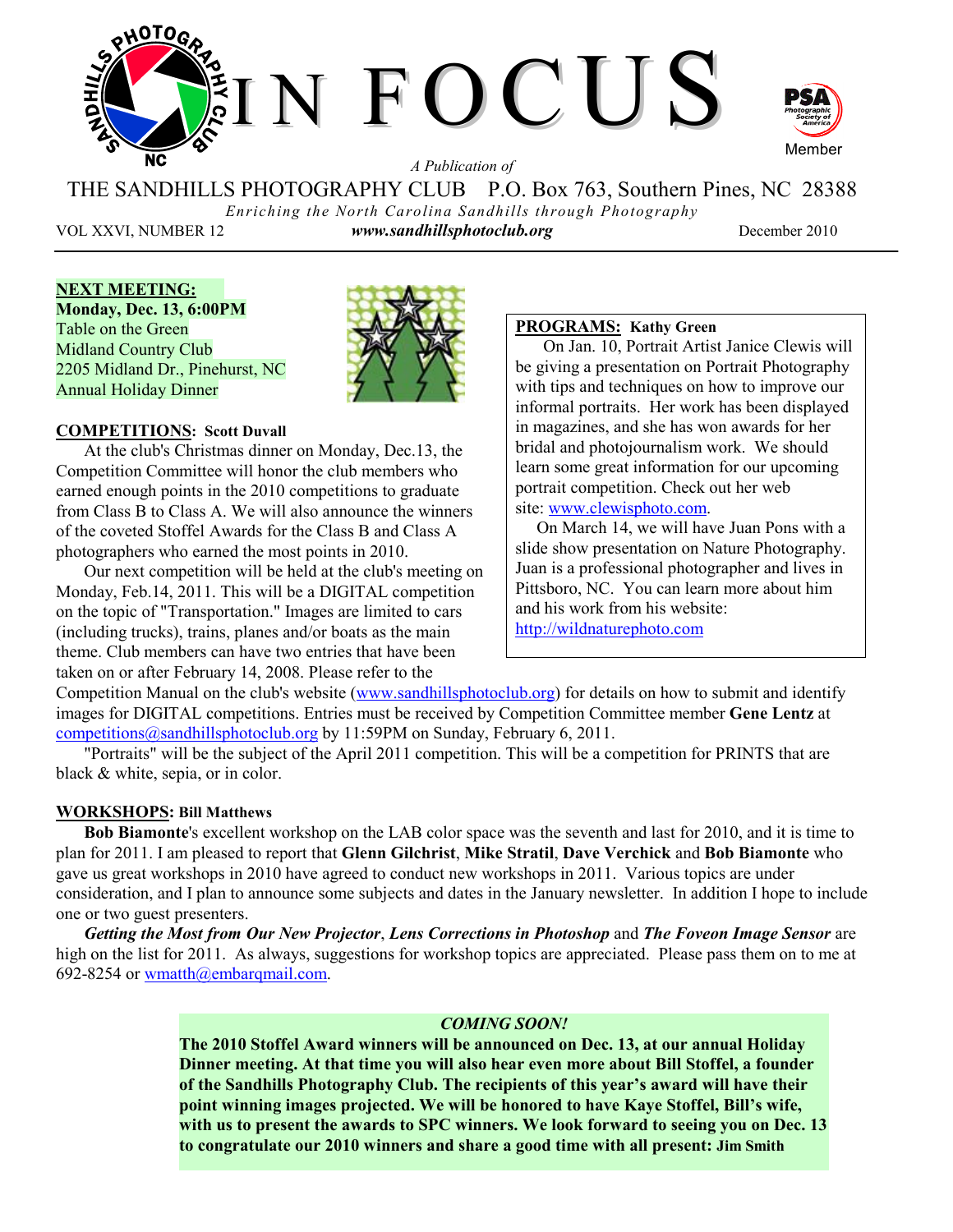#### **PRESIDENT'S MESSAGE: Len Barnard**

During this past year when I sat down to write my "Presidents Message," I have had many thoughts and ideas as to what I should write about. This time it has been very easy and a no-brainer: I must talk about the Sandhills Photography Club Board. You may not be aware that 23 of your fellow members are designated as an active part of the Board in some capacity. This does not include other members that have stepped up and covered for a Board member when they were unable to fulfill their duties for a short time. Presently I can recall at least four other members that have filled in as needed for a total of 27 members that have given of their time to help make this an outstanding club.

First, I want to thank the 2010 Board, which you re-elected for 2011, and I am very proud to say reelected. The returning elected Board members are **Jim Davis**, **Dave Verchick** and **Tom Reedy**. **Kathy Green** was newly elected to the Board although she has served as Field Trip Chairperson in 2009 and 2010. I have been so thoroughly blessed to have had these members to work with and guide me if and when I got off track. Their dedication and support takes back seat to no one!

Next, I thank the members that have stepped up and said yes to be a Chairperson for the many and various committees that we have. In no special order, **Scott Duvall**, Competition; **June White**, Exhibit; **Kathy Green**, **Jill Margeson**, **Dave Powers**, **Mike Stratil**, **Susan Capstick**, **Bill Sheppard**, **Bill Matthews**, **Ann Stephens**, **Gisela Danielson**, **Jim Smith**, **Alison Earl**, **Brady Smith**, **Jim McGill**, **Linda Piechota**, **John German**, **Donna Ford** and **Ann Stokes** for committees such as Field Trips, Day Trips, Scavenger Hunt, Workshops, Newsletter, Library, PSA Rep. Membership, Web Site Coordinator, Club Photographer and Moore for Our Future Team. What a group that works so hard to insure that you have a great club. I am very proud to have been associated with all of the above for they have made my job very enjoyable.

This past year has been so rewarding and exciting for me and I hope that I have in some way help make this a better Club. I know that I will miss being so involved but we need new ideas. So I solicit each and everyone to take the initiative and tell **Jim Davis** how you would like to help. Each committee needs a back up and that is good way to learn about the Club.

With that I say "**Merry Christmas and Happy New Year**" from Carole and me.

#### *Flash*

Several of our SPC members are also members of the Carolina Nature Photography Association (CNPA) in Raleigh. Their accomplishments or awards are not known by most of our members. In the past I have attempted to acknowledge these special accomplishments or awards at our regular monthly meetings. But with our next meeting being our Christmas Dinner, I did not feel I could easily work that in. Therefore I would like to advise you that **Chris Christiansen** won second place in the Bird Category with his hummingbird photo and **Glenn Gilchrist** won third place in the Creative Category with his landscape image. Congratulations to you both.



were awesome!  $\odot$ 

#### **MEMBERSHIP: Alison Earl**

 As I'm sitting here writing this newsletter article, I realize it will be my last article as Membership Chair. I have totally enjoyed this position for two years under Don **Hiscott** and **Len Bernard**. It has been a wonderful way to meet people, both through correspondence and at the meetings. My biggest problem is keeping names and faces together...there are WAY too many of you!  $\odot$  I really want to thank **Kathy Green** for her assistance in handing out nametags over the two years. You all seem to come at once and having an extra pair of hands is wonderful. Thank you also to **Donna Ford** and **Pat Murray** for filling in whenever I needed them. They

 As I write this we don't have a replacement for the chairperson Membership for 2011. Please give **Jim Davis** a buzz if you are interested. As of the November 2010 meeting we are at **114** paid members, along with our 5 honorary members, bringing us to **119!** 

**NEW MEMBERS: Wade Vollmer** joined us at Bill Matthews' Workshop in October and **Dean Charles** joined at the November meeting. Both of them had been previous guests. Hopefully more will be coming on them in the near future. Please join me in welcoming them!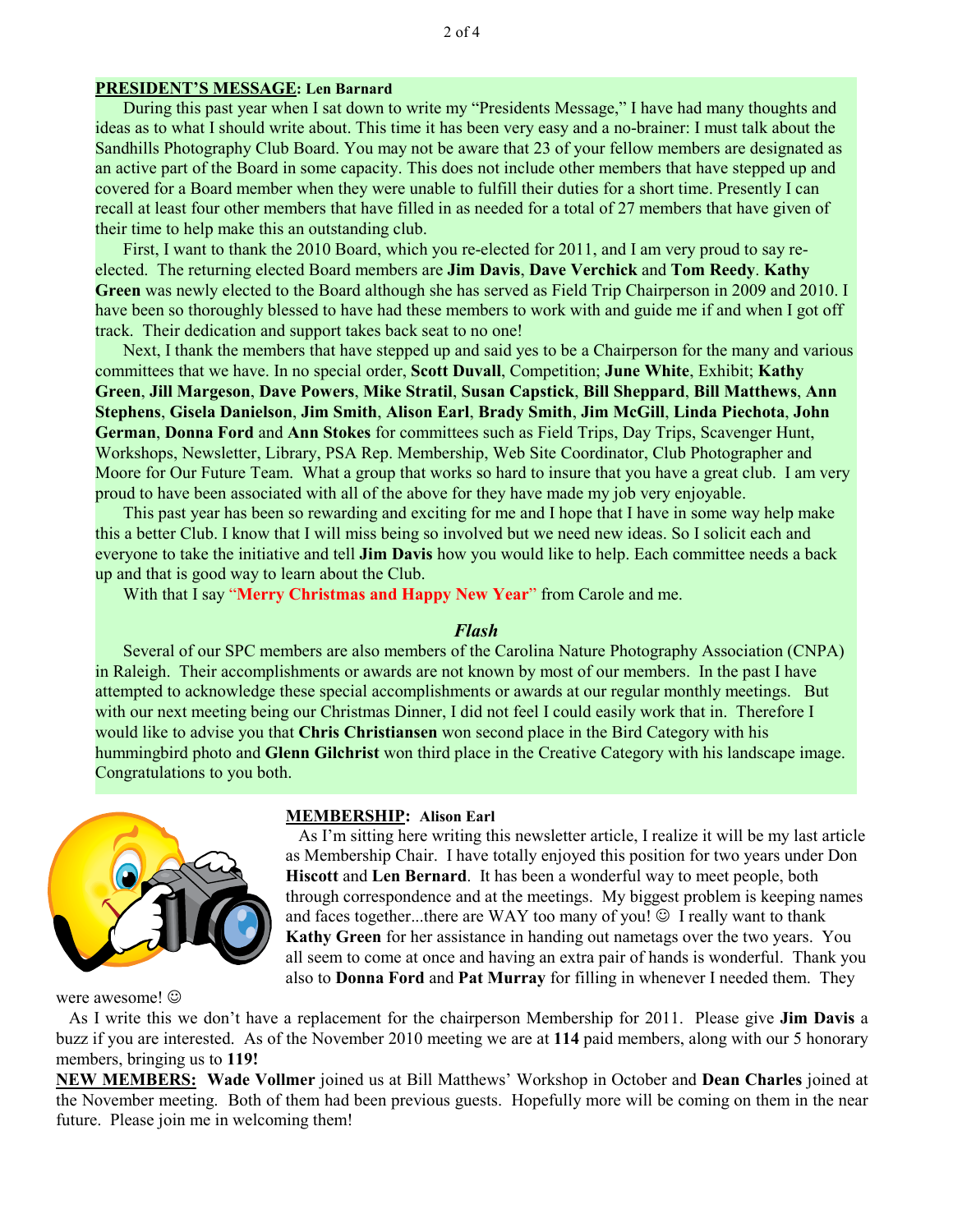I've recently heard from **Stacy Naughton**, who joined us in September. She considers herself a beginner and uses a 12-mp digital camera, with her favorite subjects being landscapes. She hopes to share and learn tips on photography though her membership in our club.

It's that time again! Dues for 2011 are being accepted by our Treasurer, **Dave Verchick**. Please make your checks out to Sandhills Photography Club (*not* Dave! ☺), mark them **DUES 2011** and mail them to: PO Box 763, Southern Pines, NC 28388. Remember the new dues are \$60 for a couple/family and \$45 for a single membership. The form is not necessary if all your information is the same. **IF** any of your information has changed, **EITHER** complete the form and include it with your check OR email your new information to **Alison Earl** at theearls@nc.rr.com.

| It's Membership Time for 2010!!<br>2011 MEMBERSHIP COUPON FOR DUES: |                                                                                                                                                       |       |  |  |
|---------------------------------------------------------------------|-------------------------------------------------------------------------------------------------------------------------------------------------------|-------|--|--|
| Couple:                                                             | \$60.00<br>Single: \$45.00<br>Student: \$20.00 New                                                                                                    | Renew |  |  |
|                                                                     |                                                                                                                                                       |       |  |  |
| Name 1:                                                             | 47447447447447474                                                                                                                                     |       |  |  |
| Name 2:                                                             | 222222222222222222222222                                                                                                                              |       |  |  |
| Address:                                                            |                                                                                                                                                       |       |  |  |
|                                                                     |                                                                                                                                                       |       |  |  |
| F-Mail:                                                             |                                                                                                                                                       |       |  |  |
| Telephone:                                                          |                                                                                                                                                       |       |  |  |
|                                                                     | Make checks payable to Sandhills Photography Club<br>and mail to: Sandhills Photography Club<br>Treasurer<br>P.O. Box 763<br>Southern Pines, NC 28388 |       |  |  |

# **MONTHLY FINANCIAL REPORT: Dave Verchick**

| Oct. 30, 2010 | Beginning balance | \$5,503.81 |
|---------------|-------------------|------------|
| Nov. 11, 2010 | Ending balance    | \$6,423.81 |

| <b>2010 SPC Board Members</b> |                               |          |  |  |
|-------------------------------|-------------------------------|----------|--|--|
| President                     | Len Barnard                   | 673-2135 |  |  |
| Vice President                | Jim Davis                     | 673-7017 |  |  |
| Secretary                     | Tom Reedy                     | 295-2674 |  |  |
| Treasurer                     | Dave Verchick                 | 246-2080 |  |  |
| Past President                | Don Hiscott                   | 295-9544 |  |  |
| Programs                      | Jim Davis                     | 673-7017 |  |  |
| Competition                   | <b>Scott Duvall</b>           | 673-1501 |  |  |
| Exhibitions                   | June White                    | 692-6385 |  |  |
| Hospitality                   | <b>Bill Sheppard</b>          | 944-1219 |  |  |
| Publicity                     | <b>Susan Capstick</b>         | 295-1832 |  |  |
| Workshops                     | <b>Bill Matthews</b>          | 692-8254 |  |  |
| Newsletter                    | Ann Stephens                  | 673-2091 |  |  |
| Library                       | Gisela Danielson              | 673-0521 |  |  |
| PSA Rep                       | Jim Smith                     | 673-4744 |  |  |
| Membership                    | Alison Earl                   | 215-0316 |  |  |
| Website                       | <b>Brady Smith</b>            | 947-3946 |  |  |
| Club Photographer Jim McGill  |                               | 295-6686 |  |  |
| Field Trips                   | Kathy Green (Spring) 525-0190 |          |  |  |
|                               | Dave Powers (Fall) 692-2539   |          |  |  |
| Day Trips                     | Mike Stratil                  | 949-6518 |  |  |
| Scavenger Hunt                | Jill Margeson                 | 673-1497 |  |  |

| <i>NEXT BOARD</i>      |
|------------------------|
| <b>MEETING:</b>        |
| Thursday,              |
| Dec. 16, 2:00 PM,      |
| <b>Sandhills</b>       |
| <b>Community</b>       |
| <b>College</b>         |
| <b>Horticultural</b>   |
| <b>Gardens Visitor</b> |
| Center.                |
|                        |